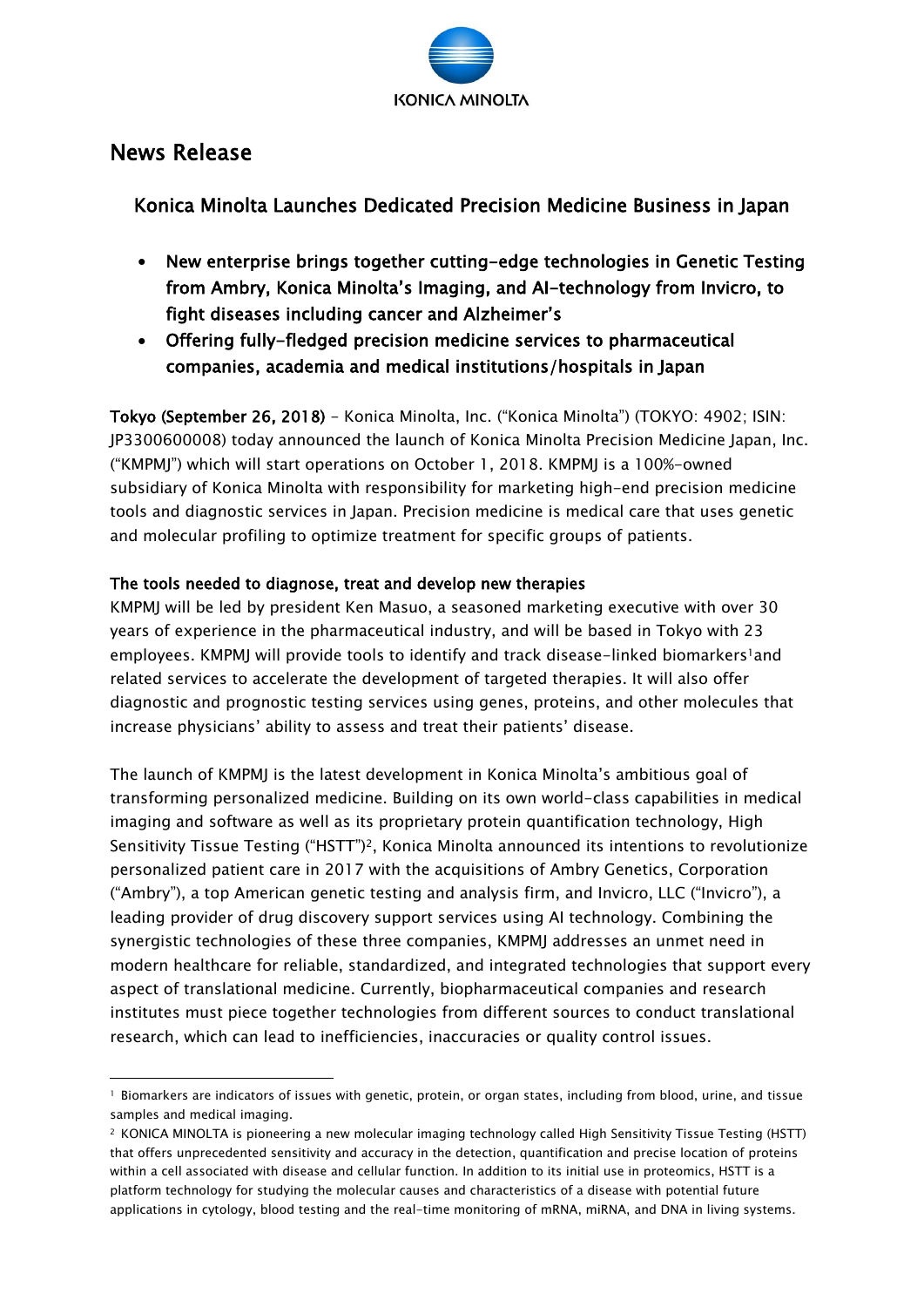Ken Masuo president of KMPMJ commented, "I am honored to lead this ground-breaking company in Japan, where we will undertake molecular-level analysis and support drug discovery processes utilizing Konica Minolta's breakthrough technology, High-Sensitivity Tissue Testing, together with the technologies of Ambry and Invicro. Our new company can contribute to medical progress and revitalization of the industry through the deployment of our diagnostic services. The outcome will be the right treatment at the right time for more patients, through more efficient and affordable healthcare."

### Adding value through precision medicine

To deliver precision medicine, it is vital to identify how diseases evolve in individuals, basing decisions on an array of information. These data extend from gene mutation types and treatment selections to protein levels that drugs target, medicinal efficiency projections, and organ disease progressions and prognoses.

By leveraging or integrating the technology platforms of Konica Minolta, Ambry, and Invicro, KMPMJ will provide molecular level detection, analytics, and informatics that can deepen knowledge about the functions and connections between genes, proteins, and organs.

The company will benefit from a global drug discovery and R&D support network involving more than 1,000 employees from the individual companies.

## Specific precision medicine solutions

- For pharmas and academia, KMPMJ will offer customized services that accelerate and streamline R&D by identifying, quantifying and characterizing disease-linked biomarkers
- For medical institutions, KMPMJ will offer genetic diagnostics services, molecular marking and analytics
- For researchers analyzing diverse biological information from multiple sources, KMPMJ will offer bioinformatics services based on amassed data.
- For clinical researchers in academia and the biopharmaceutical industry, KMPMJ will also offer clinical trial patient selection services based on molecular biomarkers

"This is an exciting day for Konica Minolta and our colleagues at Ambry and Invicro. It is an important step towards realizing our corporate goal of being a digital company with insight into major societal challenges such as health care," said Kiyotaka Fujii, president of Konica Minolta Healthcare. "KMPMJ enables us to provide pharmaceutical companies, academics and medical institutions/hospitals with a single point of contact they can rely on and trust over the long-term in their search for solutions and in keeping pace with the ever-evolving science and technology of modern medicine."

-Ends-